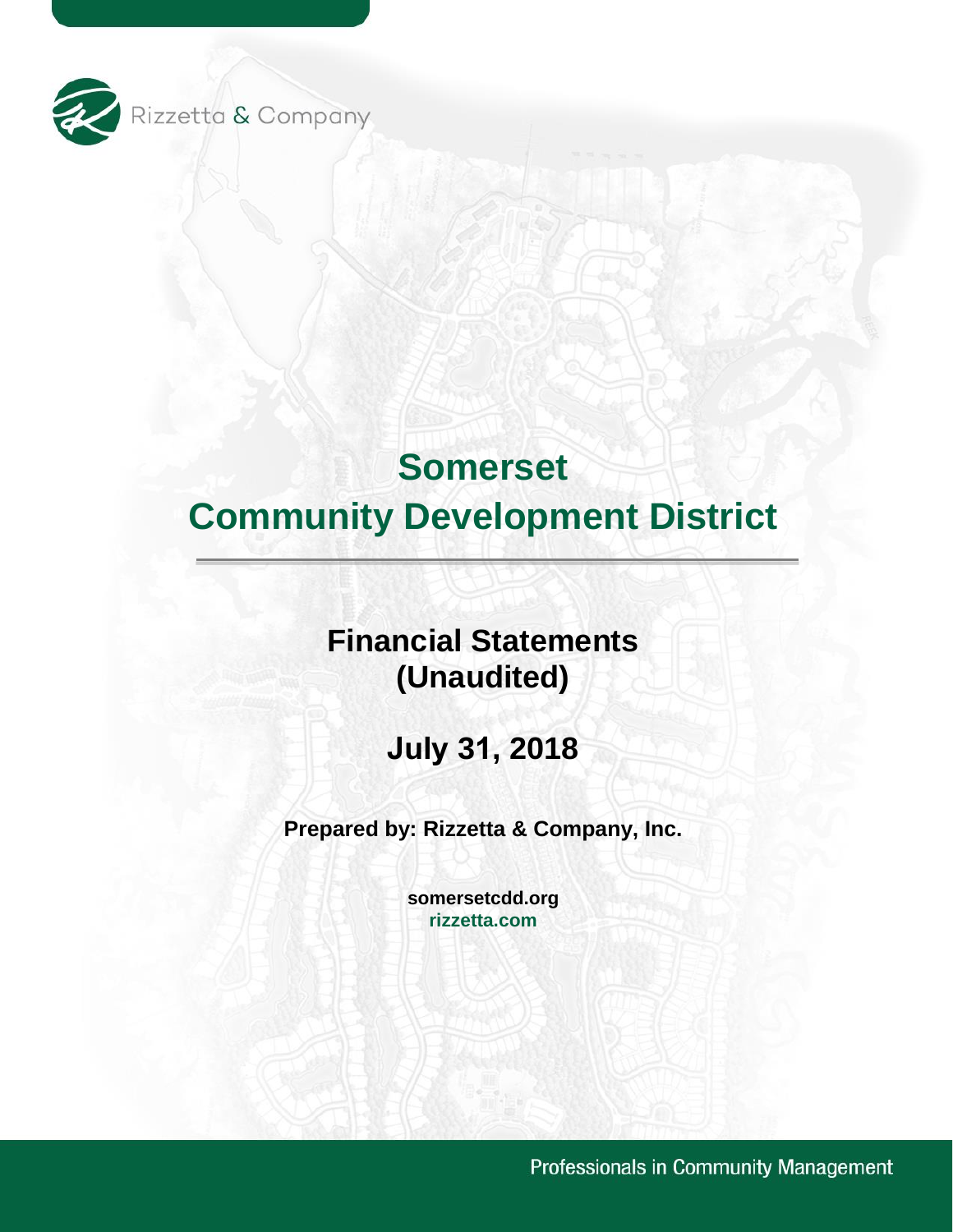#### Balance Sheet

As of 7/31/2018

(In Whole Numbers)

|                                    | General Fund | Reserve Fund | Debt Service<br>Fund | Total<br>Governmental<br>Funds | General Fixed<br><b>Assets Account</b><br>Group | General<br>Long-Term Debt<br>Account Group |
|------------------------------------|--------------|--------------|----------------------|--------------------------------|-------------------------------------------------|--------------------------------------------|
| Assets                             |              |              |                      |                                |                                                 |                                            |
| Cash In Bank                       | 284,522      | $\Omega$     | $\theta$             | 284,522                        | $\Omega$                                        | 0                                          |
| Investments                        | 175,280      | $\theta$     | 1,459,363            | 1,634,643                      |                                                 |                                            |
| <b>Investments--Reserves</b>       | 0            | 313,457      | $\boldsymbol{0}$     | 313,457                        |                                                 | 0                                          |
| <b>Accounts Receivable</b>         |              |              | 0                    |                                |                                                 | 0                                          |
| Prepaid Expenses                   |              | $\Omega$     | 0                    | 0                              |                                                 |                                            |
| Due From Other Funds               |              | 150,000      | $\theta$             | 150,000                        |                                                 |                                            |
| Amount Available in Debt Service   |              | 0            |                      | 0                              |                                                 | 1,459,363                                  |
| Amount To Be Provided Debt Service |              |              | 0                    |                                | $\Omega$                                        | 11,935,637                                 |
| <b>Fixed Assets</b>                |              |              | 0                    |                                | 10,915,039                                      | $\theta$                                   |
| <b>Total Assets</b>                | 459,802      | 463,457      | 1,459,363            | 2,382,621                      | 10,915,039                                      | 13,395,000                                 |
| Liabilities                        |              |              |                      |                                |                                                 |                                            |
| Accounts Payable                   | 9,838        | $\theta$     | $\theta$             | 9,838                          | $\Omega$                                        |                                            |
| Accrued Expenses Payable           | 11,120       |              | $\Omega$             | 11,120                         |                                                 |                                            |
| Due To Other Funds                 | 150,000      |              | $\Omega$             | 150,000                        |                                                 |                                            |
| Other Bonds Payable                | 0            | $\theta$     | $\boldsymbol{0}$     | 0                              |                                                 |                                            |
| Revenue Bonds Payable--Long Term   |              |              | $\boldsymbol{0}$     |                                | $\bf{0}$                                        | 13,395,000                                 |
| <b>Total Liabilities</b>           | 170,958      | $\Omega$     | $\theta$             | 170,958                        | $\Omega$                                        | 13,395,000                                 |
| Fund Equity & Other Credits        |              |              |                      |                                |                                                 |                                            |
| <b>Beginning Fund Balance</b>      | 84,907       | 311,275      | 1,445,663            | 1,841,846                      | 10,915,039                                      | $\mathbf{0}$                               |
| Net Change in Fund Balance         | 203,936      | 152,182      | 13,700               | 369,818                        | $\Omega$                                        | $\theta$                                   |
| Total Fund Equity & Other Credits  | 288,844      | 463,457      | 1,459,363            | 2,211,663                      | 10,915,039                                      | $\Omega$                                   |
| Total Liabilities & Fund Equity    | 459,802      | 463,457      | 1,459,363            | 2,382,621                      | 10,915,039                                      | 13,395,000                                 |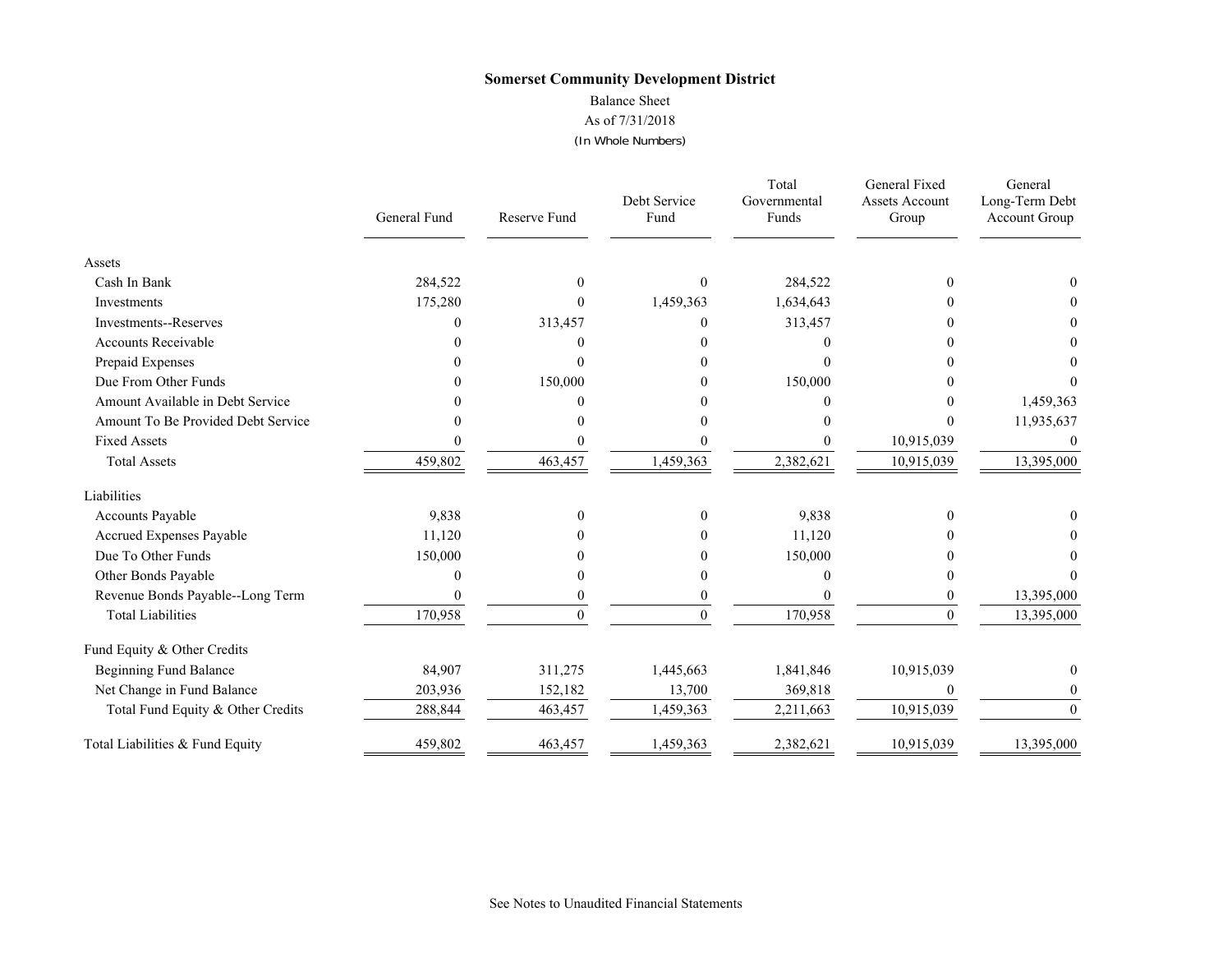Statement of Revenues and Expenditures 001 - General Fund From 10/1/2017 Through 7/31/2018 (In Whole Numbers)

|                                                    | Annual Budget    | <b>YTD Budget</b> | <b>YTD</b> Actual | <b>YTD</b> Variance | Percent Annual<br><b>Budget Remaining</b> |
|----------------------------------------------------|------------------|-------------------|-------------------|---------------------|-------------------------------------------|
| Revenues                                           |                  |                   |                   |                     |                                           |
| <b>Interest Earnings</b>                           |                  |                   |                   |                     |                                           |
| <b>Interest Earnings</b>                           | $\boldsymbol{0}$ | $\boldsymbol{0}$  | 155               | 155                 | $0.00\%$                                  |
| Special Assessments                                |                  |                   |                   |                     |                                           |
| Tax Roll                                           | 149,747          | 149,747           | 154,578           | 4,831               | $(3.22)\%$                                |
| Off Roll                                           | 267,028          | 267,028           | 267,660           | 632                 | $(0.23)\%$                                |
| <b>Total Revenues</b>                              | 416,775          | 416,775           | 422,393           | 5,618               | $(1.35)\%$                                |
| Expenditures                                       |                  |                   |                   |                     |                                           |
| Legislative                                        |                  |                   |                   |                     |                                           |
| Supervisor Fees                                    | 2,400            | 2,000             | $\boldsymbol{0}$  | 2,000               | 100.00%                                   |
| Financial & Administrative                         |                  |                   |                   |                     |                                           |
| <b>Administrative Services</b>                     | 4,500            | 3,750             | 3,750             | $\mathbf{0}$        | 16.66%                                    |
| District Management                                | 25,700           | 21,417            | 21,417            | $\theta$            | 16.66%                                    |
| District Engineer                                  | 3,600            | 3,000             | 7,000             | (4,000)             | $(94.44)\%$                               |
| Disclosure Report                                  | 500              | 500               | 1,500             | (1,000)             | $(200.00)\%$                              |
| <b>Trustees Fees</b>                               | 6,500            | 5,417             | 4,469             | 948                 | 31.24%                                    |
| Financial & Revenue Collections                    | 10,000           | 9,167             | 9,167             | $\mathbf{0}$        | 8.33%                                     |
| Accounting Services                                | 17,000           | 14,167            | 14,167            | $\mathbf{0}$        | 16.66%                                    |
| <b>Auditing Services</b>                           | 3,200            | 3,200             | 3,223             | (23)                | (0.71)%                                   |
| Arbitrage Rebate Calculation                       | 650              | 650               | $\boldsymbol{0}$  | 650                 | 100.00%                                   |
| Travel                                             | 500              | 417               | $\mathbf{0}$      | 417                 | 100.00%                                   |
| Public Officials Liability Insurance               | 5,000            | 5,000             | 2,750             | 2,250               | 45.00%                                    |
| Miscellaneous Fees                                 | 750              | 625               | 250               | 375                 | 66.66%                                    |
| Legal Advertising                                  | 1,800            | 1,500             | 343               | 1,157               | 80.95%                                    |
| Dues, Licenses & Fees                              | 175              | 175               | 175               | $\theta$            | $0.00\%$                                  |
| Website Hostin, Maintenence,<br>Backup (and EMail) | 2,600            | 2,167             | 1,000             | 1,167               | 61.53%                                    |
| Legal Counsel                                      |                  |                   |                   |                     |                                           |
| <b>District Counsel</b>                            | 14,000           | 11,667            | 6,506             | 5,161               | 53.53%                                    |
| <b>Electric Utility Services</b>                   |                  |                   |                   |                     |                                           |
| <b>Street Lights</b>                               | 27,000           | 22,500            | $\boldsymbol{0}$  | 22,500              | 100.00%                                   |
| Utility-Irrigation                                 | 7,500            | 6,250             | 5,167             | 1,083               | 31.10%                                    |
| Stormwater Control                                 |                  |                   |                   |                     |                                           |
| Stormwater System Maintenance                      | 5,000            | 4,167             | $\boldsymbol{0}$  | 4,167               | 100.00%                                   |
| Lake/Pond Bank Maintenance                         | 5,000            | 4,167             | 1,265             | 2,902               | 74.69%                                    |
| Miscellaneous Expense/Pond Liner<br>Repair         | 2,500            | 2,083             | $\mathbf{0}$      | 2,083               | 100.00%                                   |
| <b>Aquatic Plant Replacement</b>                   | 3,600            | 3,000             | $\boldsymbol{0}$  | 3,000               | 100.00%                                   |
| Other Physical Environment                         |                  |                   |                   |                     |                                           |
| General Liability Insurance                        | 6,500            | 6,500             | 5,050             | 1,450               | 22.30%                                    |
| Landscape Maintenance                              | 95,000           | 79,167            | 82,620            | (3, 453)            | 13.03%                                    |
| <b>Irrigation Repairs</b>                          | 6,000            | 5,000             | 3,650             | 1,350               | 39.17%                                    |
| Irrigation System Supply Pump<br>Maintenance       | 6,000            | 5,000             | 10,481            | (5,481)             | $(74.68)\%$                               |
| Ornamental Lighting & Maintenance                  | 500              | 417               | $\boldsymbol{0}$  | 417                 | 100.00%                                   |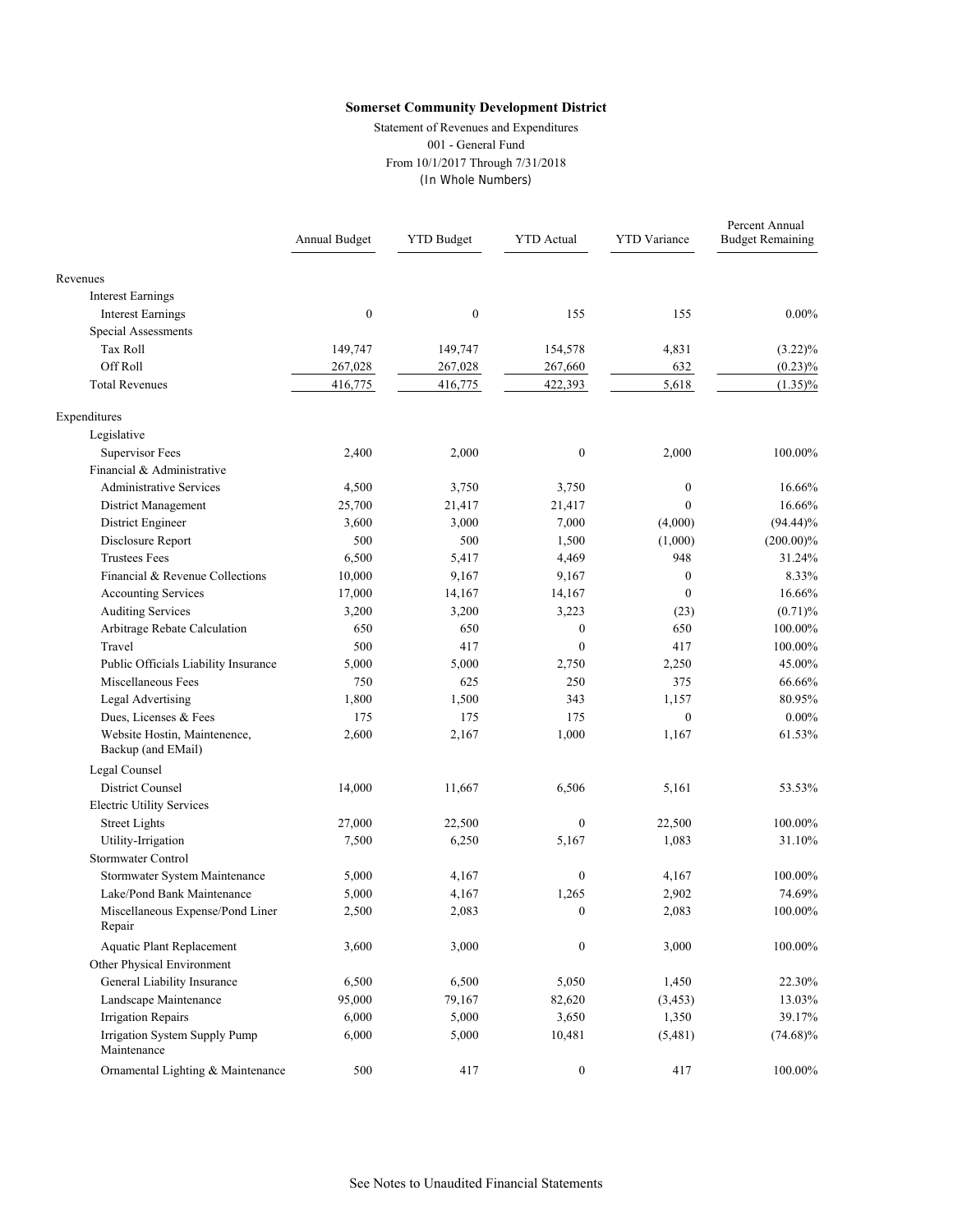Statement of Revenues and Expenditures 001 - General Fund From 10/1/2017 Through 7/31/2018 (In Whole Numbers)

|                                                                 | Annual Budget    | <b>YTD Budget</b> | <b>YTD</b> Actual | <b>YTD</b> Variance | Percent Annual<br><b>Budget Remaining</b> |
|-----------------------------------------------------------------|------------------|-------------------|-------------------|---------------------|-------------------------------------------|
| Irrigation Well Maintenance and<br>Repair                       | 3,600            | 3,000             | 149               | 2,852               | 95.87%                                    |
| Irrigation System-Feeder Pump<br>Maintenance                    | 1,000            | 833               | $\mathbf{0}$      | 833                 | 100.00%                                   |
| Irrigation System-Feeder Pump<br>Chemicals                      | 6,000            | 5,000             | 153               | 4,847               | 97.45%                                    |
| Pond Well Inspections NPDES                                     | 52,000           | 43,333            | 19,150            | 24,183              | 63.17%                                    |
| Landscape Replacement Plants,<br>Shrubs, Trees                  | 73,200           | 61,000            | $\theta$          | 61,000              | 100.00%                                   |
| Landscape Miscellaneous Palm<br>Trees                           | 9,000            | 7,500             | $\mathbf{0}$      | 7,500               | 100.00%                                   |
| Landscape - Mulch                                               | 1,500            | 1,250             | $\mathbf{0}$      | 1,250               | 100.00%                                   |
| Road & Street Facilities                                        |                  |                   |                   |                     |                                           |
| Street Light Decorative Light<br>Maintenance                    | 2,000            | 1,667             | 15,058            | (13, 391)           | $(652.87)\%$                              |
| Street/Parking Lot Sweeping                                     | 5,000            | 4,167             | $\boldsymbol{0}$  | 4,167               | 100.00%                                   |
| <b>Total Expenditures</b>                                       | 416,775          | 350,817           | 218,457           | 132,360             | 47.58%                                    |
| Excess of Revenue Over (Under)<br>Expenditures                  | $\boldsymbol{0}$ | 65,958            | 203,936           | 137,978             | $0.00\%$                                  |
| Excess of Rev./Other Sources Over<br>(Under) Expend./Other Uses | $\boldsymbol{0}$ | 65,958            | 203,936           | 137,978             | $0.00\%$                                  |
| Fund Balance Beginning of Period                                |                  |                   |                   |                     |                                           |
|                                                                 | $\mathbf{0}$     | $\boldsymbol{0}$  | 84,907            | 84,907              | $0.00\%$                                  |
| Fund Balance End of Period                                      | $\boldsymbol{0}$ | 65,958            | 288,844           | 222,886             | $0.00\%$                                  |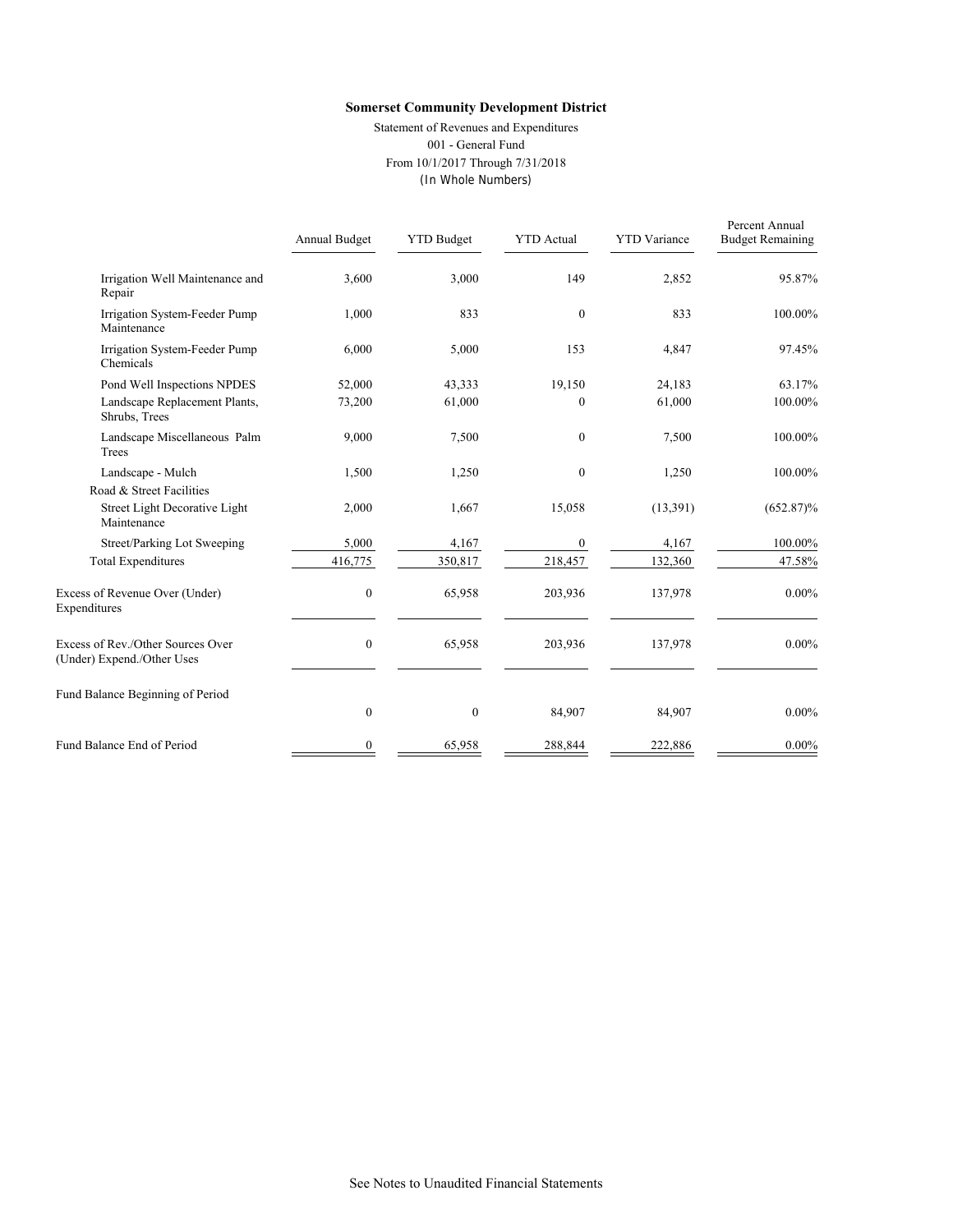Statement of Revenues and Expenditures 005 - Reserve Fund From 10/1/2017 Through 7/31/2018 (In Whole Numbers)

|                                                                 | Annual Budget    | <b>Current Period</b><br>Actual | Budget To<br><b>Actual Variance</b> | <b>Budget Percent</b><br>Remaining |
|-----------------------------------------------------------------|------------------|---------------------------------|-------------------------------------|------------------------------------|
| Revenues                                                        |                  |                                 |                                     |                                    |
| <b>Interest Earnings</b>                                        |                  |                                 |                                     |                                    |
| <b>Interest Earnings</b>                                        | $\theta$         | 2,182                           | 2,182                               | $0.00\%$                           |
| <b>Special Assessments</b>                                      |                  |                                 |                                     |                                    |
| <b>Tax Roll</b>                                                 | 80,000           | 80,000                          | $\boldsymbol{0}$                    | $0.00\%$                           |
| Off Roll                                                        | 70,000           | 70,000                          | $\boldsymbol{0}$                    | $0.00\%$                           |
| <b>Total Revenues</b>                                           | 150,000          | 152,182                         | 2,182                               | 1.45%                              |
| Expenditures                                                    |                  |                                 |                                     |                                    |
| Contingency                                                     |                  |                                 |                                     |                                    |
| <b>Capital Reserves</b>                                         | 150,000          | 0                               | 150,000                             | 100.00%                            |
| <b>Total Expenditures</b>                                       | 150,000          | $\Omega$                        | 150,000                             | 100.00%                            |
| Excess of Revenue Over (Under)<br>Expenditures                  | $\boldsymbol{0}$ | 152,182                         | 152,182                             | $0.00\%$                           |
| Excess of Rev./Other Sources Over<br>(Under) Expend./Other Uses | $\boldsymbol{0}$ | 152,182                         | 152,182                             | $0.00\%$                           |
| Fund Balance, Beginning of Period                               |                  |                                 |                                     |                                    |
|                                                                 | $\boldsymbol{0}$ | 311,275                         | 311,275                             | $0.00\%$                           |
| Fund Balance, End of Period                                     | 0                | 463,457                         | 463,457                             | $0.00\%$                           |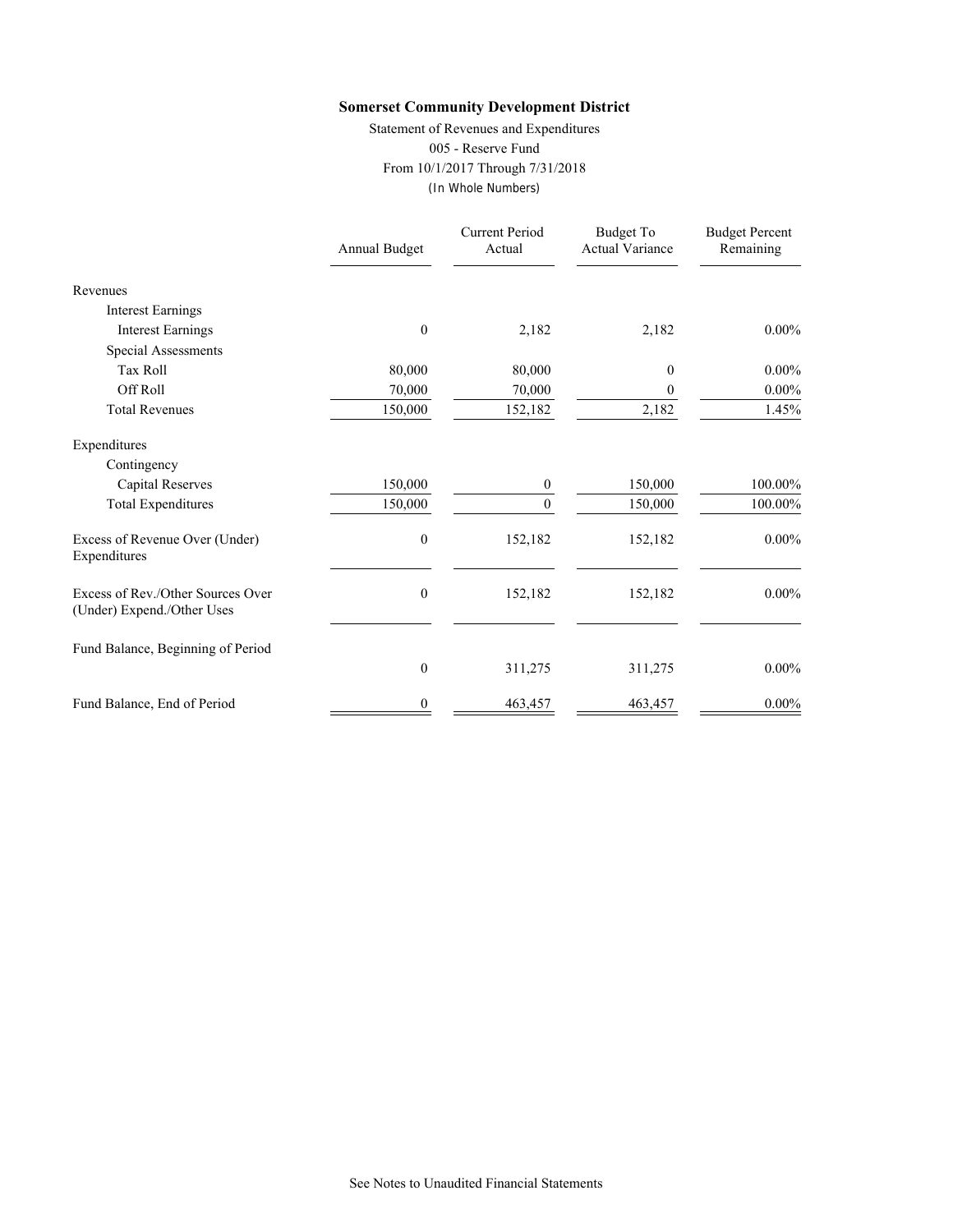Statement of Revenues and Expenditures 200 - Debt Service Fund From 10/1/2017 Through 7/31/2018 (In Whole Numbers)

|                                                                 | Annual Budget    | <b>Current Period</b><br>Actual | Budget To<br><b>Actual Variance</b> | <b>Budget Percent</b><br>Remaining |
|-----------------------------------------------------------------|------------------|---------------------------------|-------------------------------------|------------------------------------|
| Revenues                                                        |                  |                                 |                                     |                                    |
| <b>Interest Earnings</b>                                        |                  |                                 |                                     |                                    |
| <b>Interest Earnings</b>                                        | $\boldsymbol{0}$ | 14,995                          | 14,995                              | $0.00\%$                           |
| Special Assessments                                             |                  |                                 |                                     |                                    |
| <b>Tax Roll</b>                                                 | 464,704          | 475,780                         | 11,076                              | 2.38%                              |
| Off Roll                                                        | 684,855          | 684,855                         | 0                                   | $0.00\%$                           |
| <b>Total Revenues</b>                                           | 1,149,559        | 1,175,630                       | 26,071                              | 2.27%                              |
| Expenditures                                                    |                  |                                 |                                     |                                    |
| Debt Service                                                    |                  |                                 |                                     |                                    |
| Interest                                                        | 749,559          | 731,930                         | 17,629                              | 2.35%                              |
| Principal                                                       | 400,000          | 430,000                         | (30,000)                            | $(7.50)\%$                         |
| <b>Total Expenditures</b>                                       | 1,149,559        | 1,161,930                       | (12, 371)                           | $(1.08)\%$                         |
| Excess of Revenue Over (Under)<br>Expenditures                  | $\boldsymbol{0}$ | 13,700                          | 13,700                              | $0.00\%$                           |
| Excess of Rev./Other Sources Over<br>(Under) Expend./Other Uses | $\boldsymbol{0}$ | 13,700                          | 13,700                              | $0.00\%$                           |
| Fund Balance, Beginning of Period                               |                  |                                 |                                     |                                    |
|                                                                 | $\boldsymbol{0}$ | 1,445,663                       | 1,445,663                           | $0.00\%$                           |
| Fund Balance, End of Period                                     | 0                | 1,459,363                       | 1,459,363                           | $0.00\%$                           |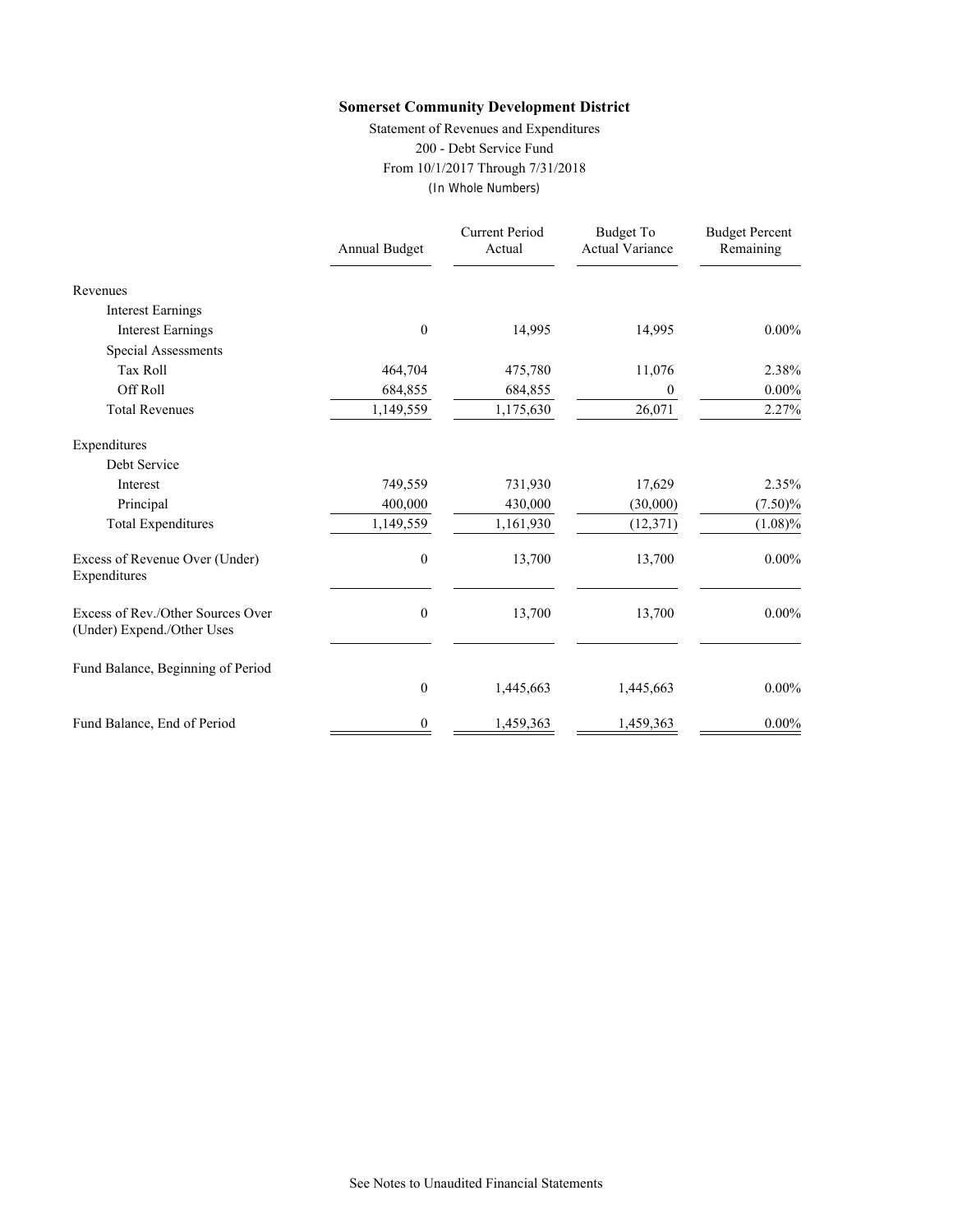## **Somerset CDD Investment Summary July 31, 2018**

| Account                                                           | Investment                                      |    | <b>Balance as of</b><br><b>July 31, 2018</b> |
|-------------------------------------------------------------------|-------------------------------------------------|----|----------------------------------------------|
| The Bank of Tampa                                                 | Money Market Account                            | \$ | 155,276                                      |
| The Bank of Tampa ICS - Operating<br>The Huntington National Bank | Money Market Account                            |    | 20,004                                       |
|                                                                   | <b>Total General Fund Investments</b>           | S  | 175,280                                      |
| The Bank of Tampa ICS - Capital Reserve                           |                                                 |    |                                              |
| EagleBank                                                         | Money Market Account                            | \$ | 51                                           |
| Mutual of Omaha Bank                                              | Money Market Account                            |    | 34                                           |
| The Huntington National Bank                                      | Money Market Account                            |    | 68,189                                       |
| <b>United Bank</b>                                                | Money Market Account                            |    | 245,162                                      |
| Western Alliance Bank                                             | Money Market Account                            |    | 21                                           |
|                                                                   | <b>Total Reserve Fund Investments</b>           | S  | 313,457                                      |
|                                                                   |                                                 |    |                                              |
| US Bank Series 2005 Prepayment                                    | First American Treasury Obligation Fund Class Z | \$ | 28,677                                       |
| US Bank Series 2005 Reserve                                       | First American Treasury Obligation Fund Class Z |    | 891,976                                      |
| US Bank Series 2005 Revenue                                       | First American Treasury Obligation Fund Class Z |    | 538,710                                      |
|                                                                   | <b>Total Debt Service Fund Investments</b>      |    | 1,459,363                                    |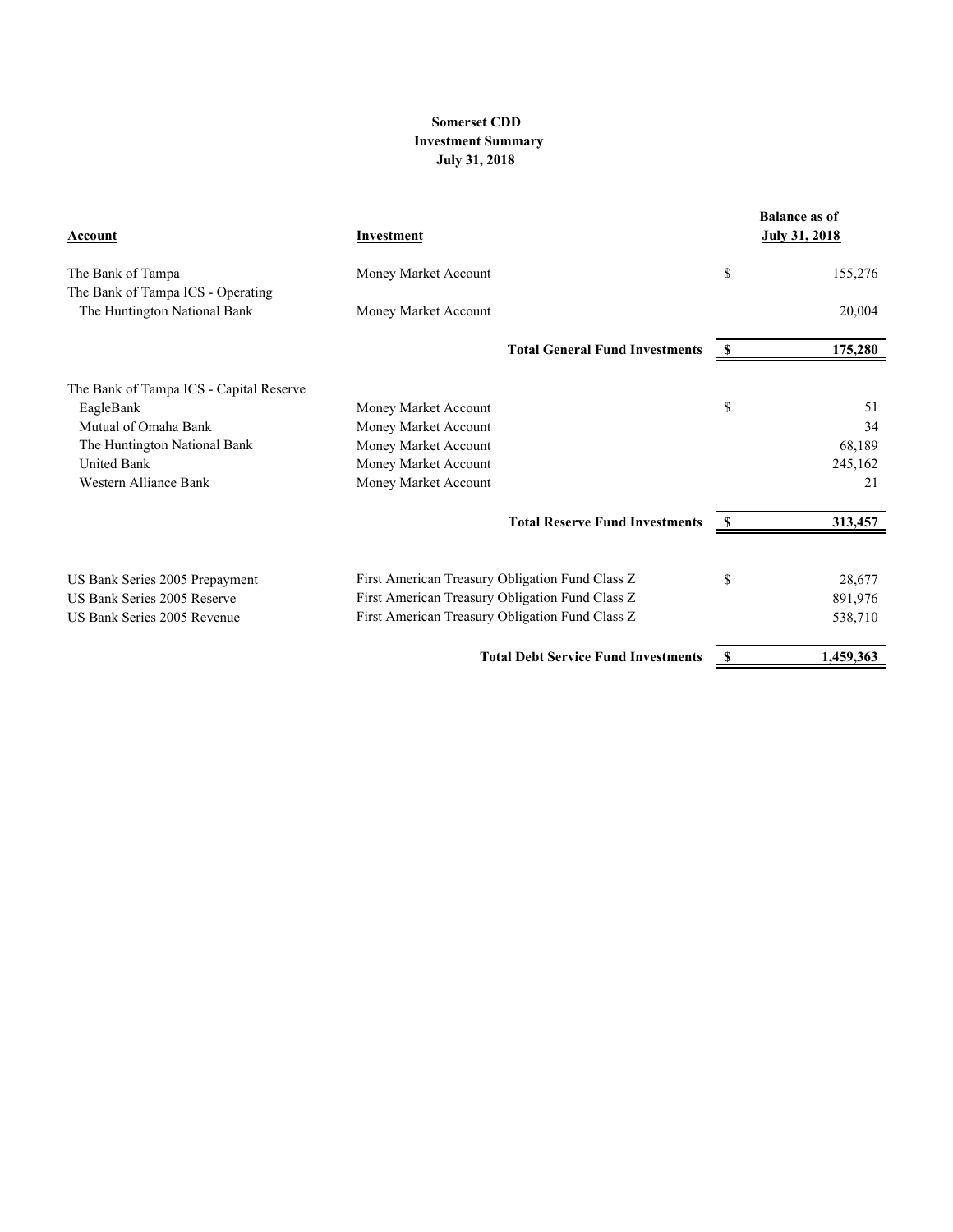Aged Payables by Invoice Date Aging Date - 7/1/2018 001 - General Fund From 7/1/2018 Through 7/31/2018

Ì.

| Vendor Name           | <b>Invoice Date</b> | Invoice Number    | Invoice Description                                                | <b>Current Balance</b> |
|-----------------------|---------------------|-------------------|--------------------------------------------------------------------|------------------------|
| Mills Supply          | 7/1/2018            | 6980              | <b>Pump Station Maintenance</b><br>04/18                           | 200.00                 |
| Gulf Power Company    | 7/3/2018            | 42245-97026 07/18 | 9954 E Cty Hwy 30A<br>Irrigation 07/18                             | 140.25                 |
| Gulf Power Company    | 7/3/2018            | 89919-91030 07/18 | 9396 E Cty Hwy 30A<br>Irrigation 07/18                             | 291.95                 |
| Mills Supply          | 7/9/2018            | 7109              | <b>Pump Station Maintenance</b><br>07/18                           | 200.00                 |
| ALYS Beach Resort LLC | 7/27/2018           | 20903             | Street Light Check And<br>Repair - Weekly Pump<br>Inspection 07/18 | 1,175.00               |
| Hopping Green & Sams  | 7/30/2018           | 101743            | General/Monthly Legal<br>Services 06/18                            | 1,991.92               |
| ALYS Beach Resort LLC | 7/31/2018           | 20795             | Other Invoices 07/18                                               | 5,838.78               |
| Report Total          |                     |                   |                                                                    | 9,837.90               |